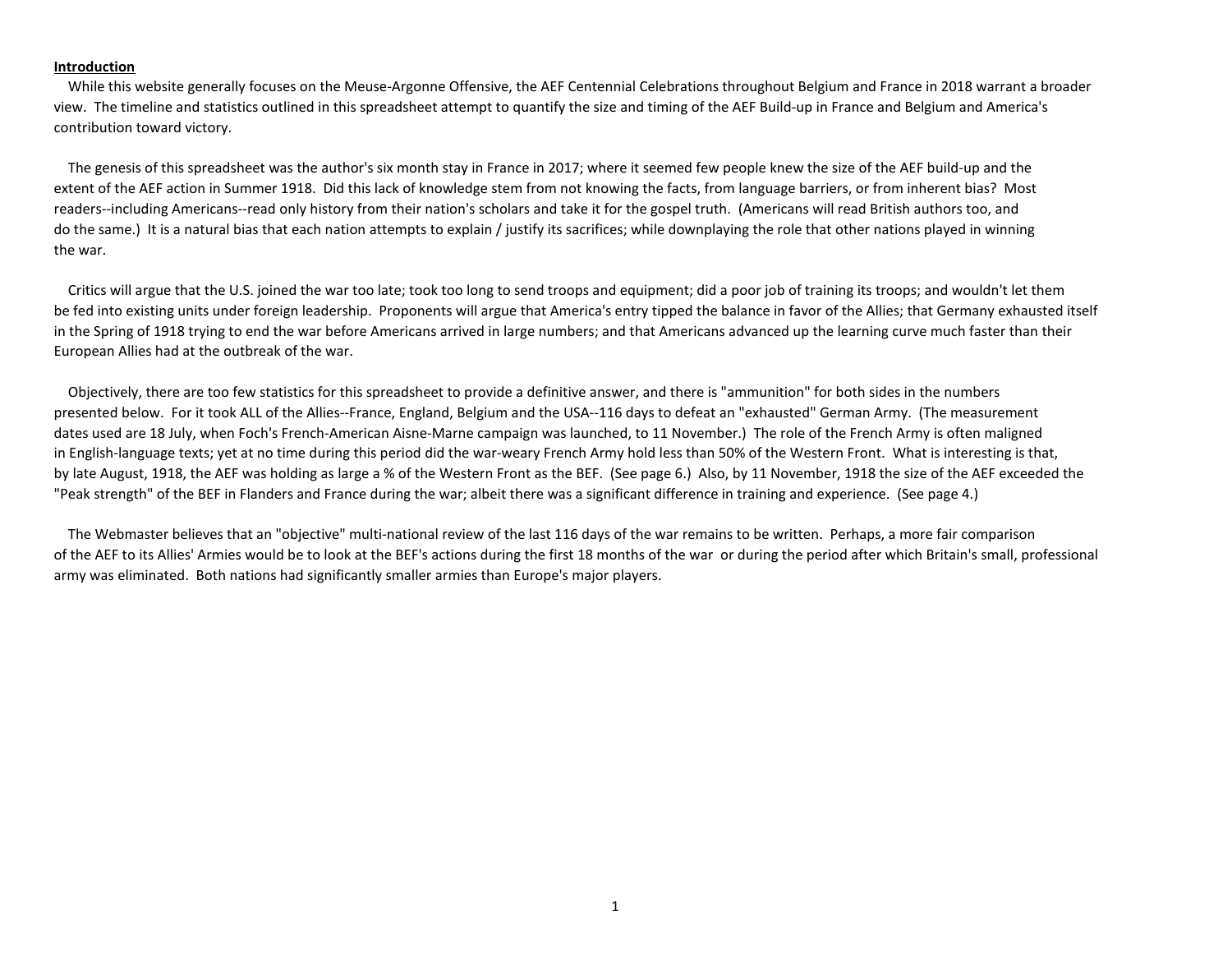# **Timeline of AEF Military Offensives in 1918**

| 28-May              | Assault on Cantigny by the 1st Division, AEF                                                                                       |  |  |  |  |  |  |  |
|---------------------|------------------------------------------------------------------------------------------------------------------------------------|--|--|--|--|--|--|--|
|                     | --Coincidentally or on-purpose it was one year to the date that General Pershing left NYC bound for England and France.            |  |  |  |  |  |  |  |
|                     | --Town selected because it represented the furthest point of German advance during Operation Michael, 21 March - 5 April, 1918.    |  |  |  |  |  |  |  |
| Late May/Early June | Portions of 2nd and 3rd Divisions rushed to the Marne to help stem the German advance during Operations Bluecher, Goerz and Yorck. |  |  |  |  |  |  |  |
|                     | --The best-known part of this is 2nd Division's attack at Belleau Wood.                                                            |  |  |  |  |  |  |  |
| 18-Jul              | AEF Participation in the French Aisne-Marne Campaign                                                                               |  |  |  |  |  |  |  |
|                     | --Was the first counter-attack by Allied troops launched after the failure of Operation Bluecher.                                  |  |  |  |  |  |  |  |
|                     | --Included the 1st, 2nd, 3rd, 4th, 26th, 28th, 32nd and 42nd Divisions, AEF.                                                       |  |  |  |  |  |  |  |
|                     | --By August 6 the German Army retreated north of the Vesle River between Soissons and Reims.                                       |  |  |  |  |  |  |  |
| 6-Aug               | AEF Participation in the French Oise-Aisne Campaign                                                                                |  |  |  |  |  |  |  |
|                     | --Included the 32nd, 28th and 77th Divisions, AEF.                                                                                 |  |  |  |  |  |  |  |
| 12-Sep              | <b>St. Mihiel Offensive</b>                                                                                                        |  |  |  |  |  |  |  |
|                     | --Included nine AEF Divisions and four French Divisions.                                                                           |  |  |  |  |  |  |  |
| 26-Sep              | <b>Meuse-Argonne Offensive</b>                                                                                                     |  |  |  |  |  |  |  |
|                     | --Initially involved nine American divisions in the line (excluding the three divisions held in reserve by the Army Corps.)        |  |  |  |  |  |  |  |
|                     |                                                                                                                                    |  |  |  |  |  |  |  |

*Remember that AEF divisions were more than 2x the size of a similar BEF or French division.*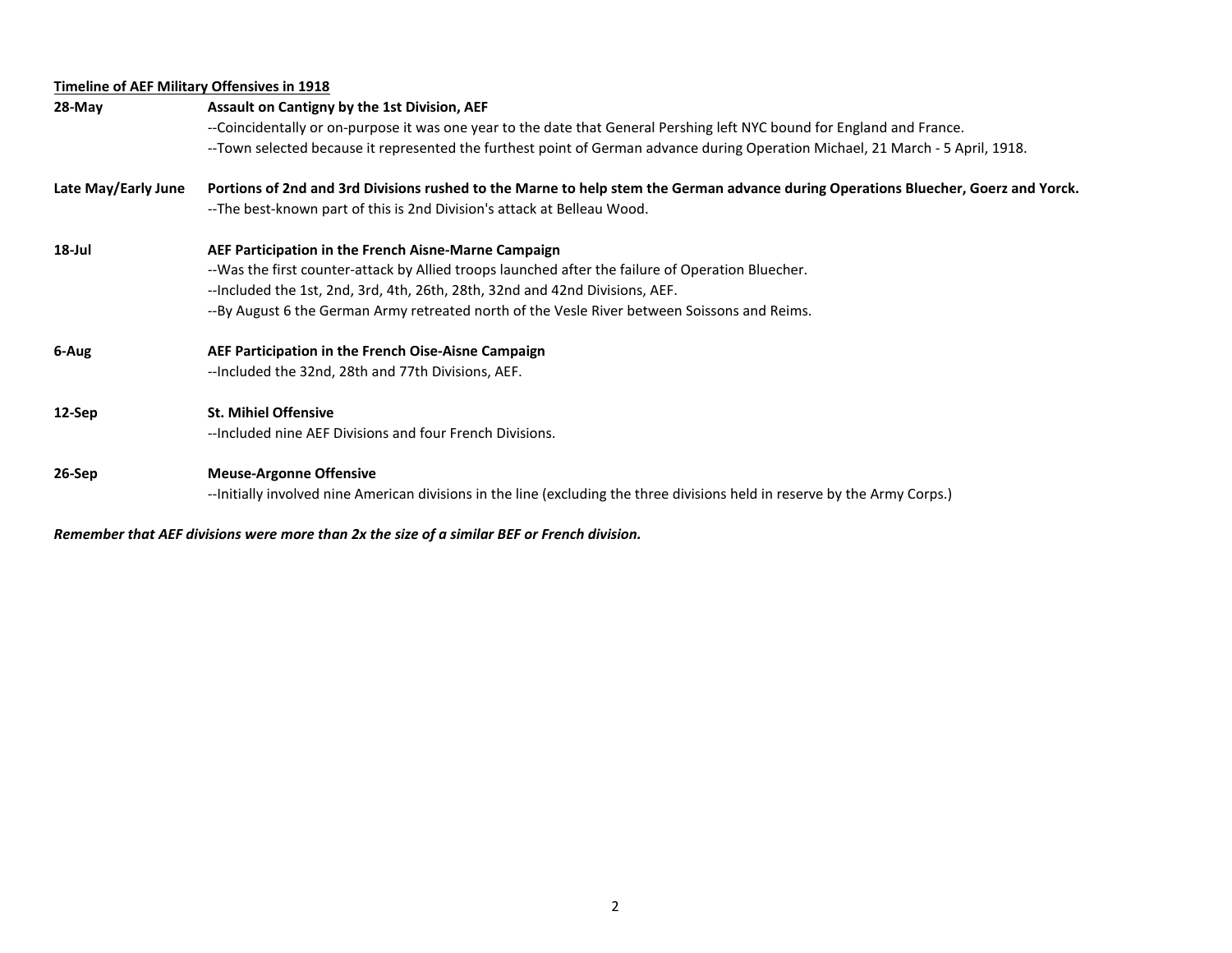#### **Cumulative Arrivals in Europe of American Military Personnel for the A.E.F. Actual Combat Strength of the A.E.F.**

*Source: American Armies and Battlefields in Europe, page 502. Source: American Armies, page 502.*

|          |                 |                   |                                            |                    | % of Cumulative     |                 |  |
|----------|-----------------|-------------------|--------------------------------------------|--------------------|---------------------|-----------------|--|
|          | <b>Arrivals</b> | Cum.              |                                            |                    |                     | <b>Arrivals</b> |  |
| Date     | in Month        | <b>Arrivals</b>   |                                            | Date               | <b>Number Month</b> |                 |  |
| 5/31/17  |                 | 1,308             |                                            |                    |                     |                 |  |
| 6/30/17  | 14,912          | 16,220            |                                            |                    |                     |                 |  |
| 7/31/17  | 3,900           | 20,120            |                                            |                    |                     |                 |  |
| 8/31/17  | 19,263          | 39,383            |                                            |                    |                     |                 |  |
| 9/30/17  | 22,544          | 61,927            |                                            |                    |                     |                 |  |
| 10/31/17 | 30,338          | 92,265            |                                            |                    |                     |                 |  |
| 11/30/17 | 37,358          | 129,623           |                                            |                    |                     |                 |  |
| 12/31/17 | 54,273          | 183,896           |                                            |                    |                     |                 |  |
| 1/31/18  | 40,759          | 224,655           |                                            |                    |                     |                 |  |
| 2/28/28  | 29,723          | 254,378           |                                            |                    |                     |                 |  |
| 3/31/18  | 74,627          | 329,005           |                                            | 3/21/18            | 162,482             | 49%             |  |
| 4/30/18  | 105,076         | 434,081           |                                            |                    |                     |                 |  |
| 5/31/18  | 233,038         | 667,119           |                                            | 5/27/18            | 406,844             | 61%             |  |
| 6/30/18  | 230,174         | 897,293           |                                            |                    |                     |                 |  |
| 7/31/18  |                 |                   | 313,410 1,210,703 Largest individual month |                    |                     |                 |  |
| 8/31/18  |                 | 262,487 1,473,190 |                                            | 8/10/18            | 822,358             | 56%             |  |
| 9/30/18  |                 | 310,765 1,783,955 |                                            | 9/12/18            | 999,602             | 56%             |  |
| 10/30/18 |                 | 202,663 1,986,618 |                                            |                    | 10/12/18 1,078,190  | 54%             |  |
| 11/11/18 |                 | 71,057 2,057,675  |                                            | 11/11/18 1,078,222 |                     | 52%             |  |

#### **Comments:**

1) Actual combat strength includes only combat troops and excludes troops in the Services of Supply, headquarters, schools, hospitals, liaison service and other special services.

2) Essentially, a bit more than 50% of AEF personnel were considered combat troops.

3) This is a case where numbers alone do not tell the story: While the Doughboys were fresh, inadequate training and lack of experience greatly reduced their effectiveness. This has been documented in numerous books on the AEF. The Webmaster is currently reading Gene Fax' "With Their Bare Hands," and the author describes, in detail, the training deficiencies of the 79th Division.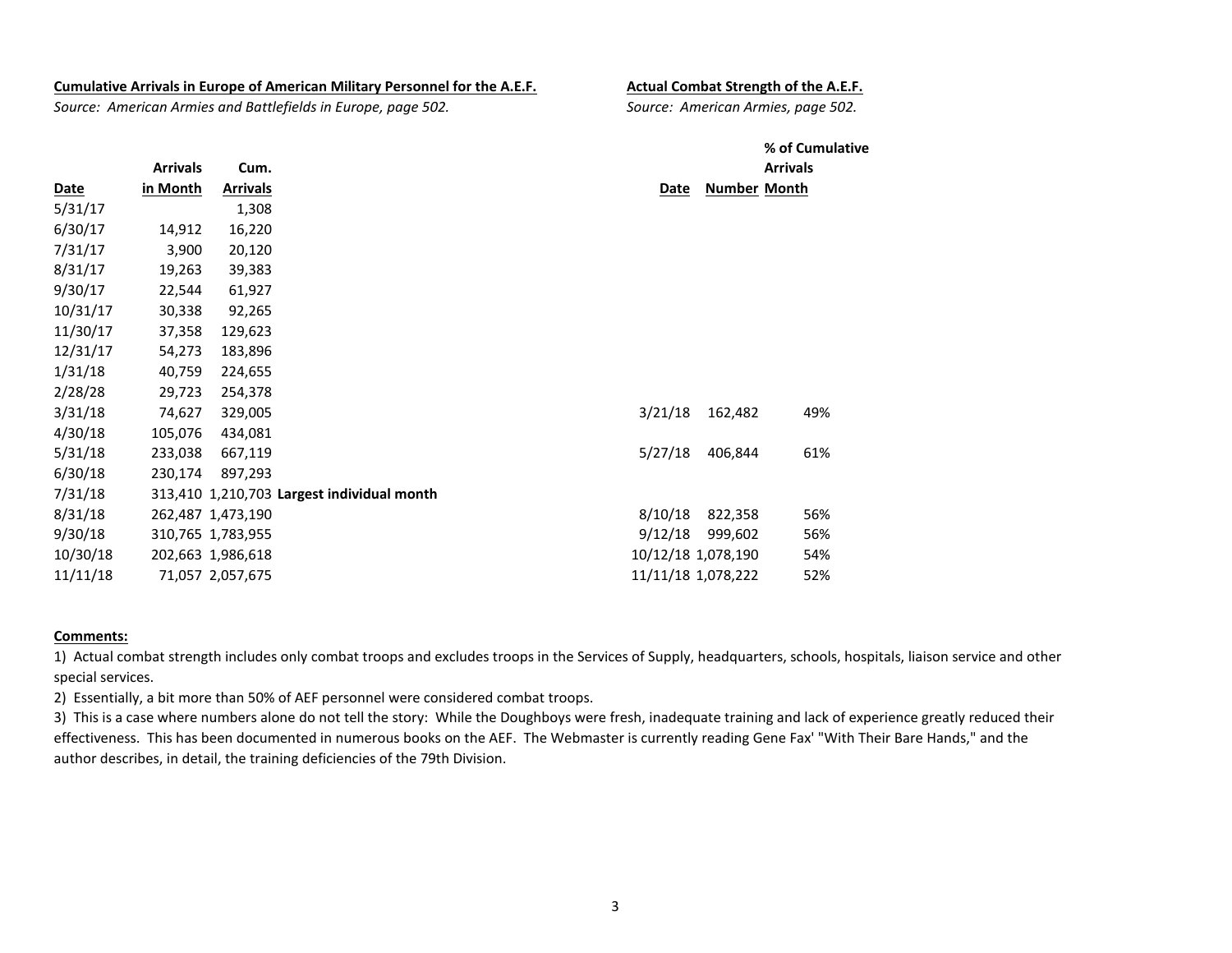## **Looking at the BEF for Comparison**

The numbers on the previous page are only meaningful in the context of the strength of other nations on the Western Front during the same period.

In "Some British Army Statistics of the Great War" on Chris Baker's *The Long, Long Trail* website, he lists the "Peak strength (i.e. maximum at any one time)" of the BEF in France and Flanders at 2,046,901. Unfortunately, the article does not indicate when "Peak strength" occurred.

Thus, by 11 November, the AEF numbers equaled the "Peak strength" of the BEF on the Western Front; albeit with the caveat the American troops, while fresh, we significantly less seasoned.

The Webmaster would love to publish comparable numbers for the BEF strength in France and Belgium in 1918. Please alert him to a reliable source.

## **Looking at the French Army for Comparison**

In his brief internet search, the Webmaster did not find any numbers for the French Army strength on the Western Front in 1918. Please alert him to a reliable source.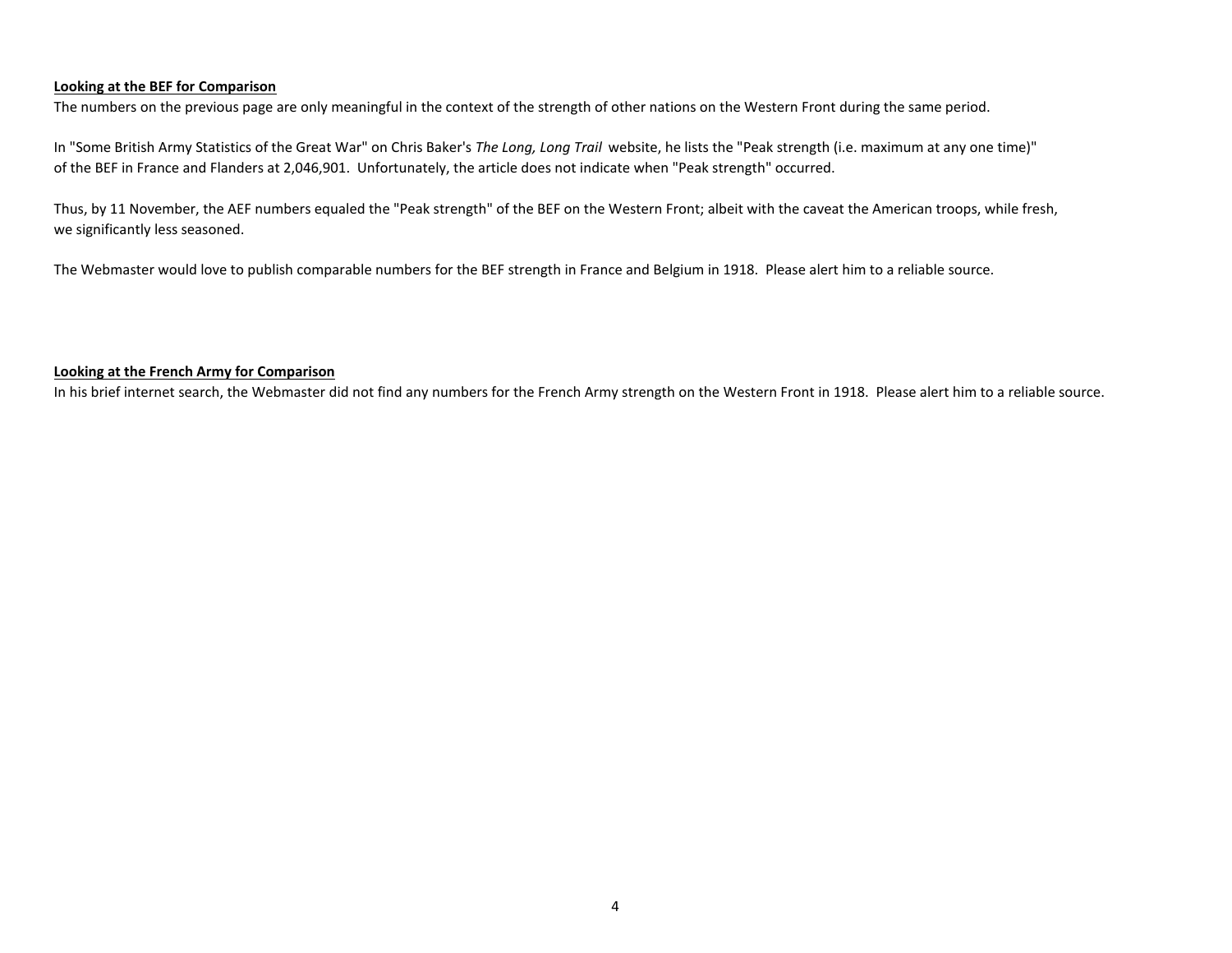# **Miles of Western Front Occupied by Various Nationalities**

*Source: American Armies, page 501.*

| As a % of the Western Front |            |            |        |                | <b>Absolute Miles Held</b> |            |            |               |                |              |
|-----------------------------|------------|------------|--------|----------------|----------------------------|------------|------------|---------------|----------------|--------------|
| <b>Date</b>                 | <b>AEF</b> | <b>BEF</b> | French | <b>Belgian</b> | <u>Total</u>               | <b>AEF</b> | <b>BEF</b> | <u>French</u> | <b>Belgian</b> | <b>Total</b> |
| 1/31/18                     | 1%         | 25%        | 69%    | 5%             | 100%                       | 6          | 116        | 323           | 23             | 468          |
| 3/20/18                     | 4%         | 25%        | 67%    | 5%             | 100%                       | 17         | 116        | 312           | 23             | 468          |
| 3/30/18                     | 4%         | 19%        | 72%    | 5%             | 100%                       | 19         | 92         | 353           | 23             | 487          |
| 4/10/18                     | 6%         | 19%        | 70%    | 5%             | 100%                       | 31         | 92         | 348           | 23             | 494          |
| 4/30/18                     | 7%         | 17%        | 72%    | 5%             | 100%                       | 34         | 83         | 358           | 23             | 498          |
| 5/30/18                     | 4%         | 16%        | 75%    | 4%             | 100%                       | 23         | 83         | 393           | 23             | 522          |
| 6/10/18                     | 7%         | 16%        | 73%    | 4%             | 100%                       | 36         | 83         | 389           | 23             | 531          |
| 6/20/18                     | 12%        | 16%        | 68%    | 4%             | 100%                       | 65         | 83         | 360           | 23             | 531          |
| 7/10/18                     | 12%        | 17%        | 67%    | 4%             | 100%                       | 62         | 92         | 354           | 23             | 531          |
| 7/20/18                     | 10%        | 17%        | 68%    | 4%             | 100%                       | 55         | 92         | 362           | 23             | 532          |
| 7/30/18                     | 14%        | 18%        | 63%    | 5%             | 100%                       | 68         | 92         | 318           | 23             | 501          |
| 8/10/18                     | 17%        | 20%        | 59%    | 5%             | 100%                       | 79         | 93         | 277           | 23             | 472          |
| 8/20/18                     | 18%        | 19%        | 58%    | 5%             | 100%                       | 85         | 93         | 276           | 23             | 477          |
| 8/30/18                     | 19%        | 19%        | 57%    | 5%             | 100%                       | 90         | 87         | 262           | 23             | 462          |
| 9/10/18                     | 22%        | 19%        | 54%    | 5%             | 100%                       | 98         | 87         | 241           | 23             | 449          |
| 9/30/18                     | 18%        | 18%        | 57%    | 6%             | 100%                       | 82         | 83         | 258           | 28             | 451          |
| 10/10/18                    | 23%        | 19%        | 55%    | 3%             | 100%                       | 101        | 83         | 244           | 15             | 443          |
| 10/30/18                    | 19%        | 17%        | 60%    | 4%             | 100%                       | 79         | 68         | 248           | 15             | 410          |
| 11/11/18                    | 21%        | 18%        | 55%    | 6%             | 100%                       | 83         | 70         | 214           | 25             | 392          |

*Note: The Webmaster is not certain why these dates were selected by the publisher.*

| Absolute Miles change from 1/31/18 to 11/11/18: |  | $-46$ | $-109$ |  | $-76$ |
|-------------------------------------------------|--|-------|--------|--|-------|
|-------------------------------------------------|--|-------|--------|--|-------|

## **Comments:**

See page 6.